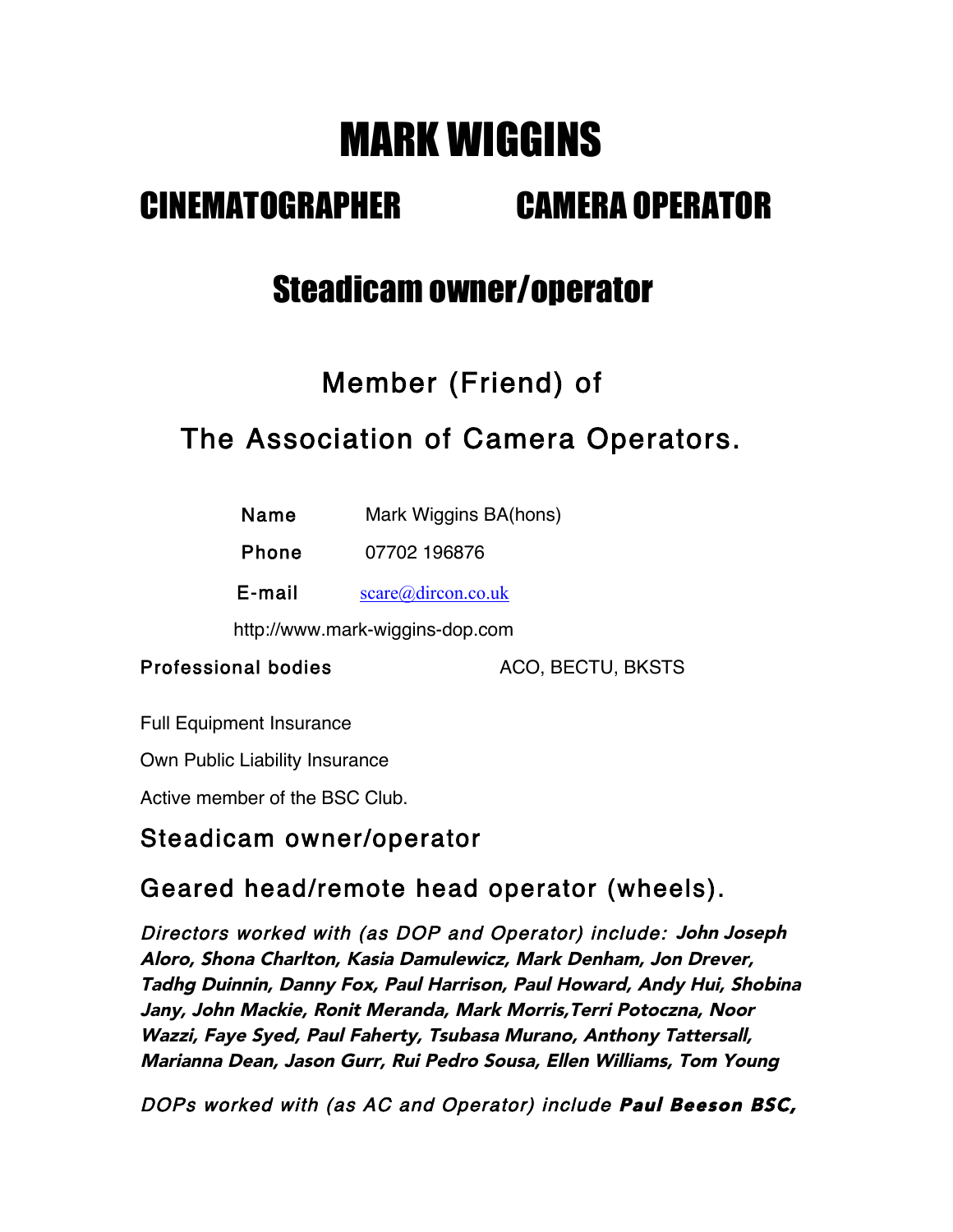### James Layton Assoc BSC, ACO, Don Lord, Mattias Nyberg BSC, Franz Pagot AIC, Vittorio Sala, Suzanne Smith, Alan Trow BSC, Paul Wheeler BSC, Mari Yamamura.

**Experience of blue screen**

**I own a Netflix approved Panasonic EVA1 5.7K Camera plus accessories.**

#### **Credits**

### Features

| <b>PRODUCTION</b>                                                                   | <b>ROLE</b>                                                                                       | <b>DIRECTOR</b><br><b>DOP</b>                                       | <b>PRODUCTION</b><br><b>COMPANY</b>    |
|-------------------------------------------------------------------------------------|---------------------------------------------------------------------------------------------------|---------------------------------------------------------------------|----------------------------------------|
| <b>ALIEN SHADOWS</b><br>(PREPRODUCTION)                                             | <b>A CAMERA</b><br><b>OPERATOR</b><br><b>STEADICAM</b>                                            | <b>MARK</b><br><b>MORRIS</b><br><b>MARK</b><br><b>MORRIS</b>        | <b>STORMDRAIN</b><br><b>FILMS</b>      |
| <b>RINGSIDE</b><br>(FEATURE LENGTH<br>DOCUMENTARY)                                  | DOP/<br><b>CAMERA</b><br>OPERATOR/<br><b>STEADICAM</b><br><b>(DRAMA</b><br><b>RECONSTRUCTIONS</b> | <b>DANNY FOX</b><br><b>MARK</b><br><b>WIGGINS</b>                   | <b>KINDRED</b><br><b>TREE FILMS</b>    |
| <b>BAD INFLUENCER</b><br>(FORMALLY: MY<br><b>BEST FRIEND IS A</b><br><b>MODEL</b> ) | 2 <sup>ND</sup> UNIT DOP                                                                          | <b>TERRI</b><br><b>POTOCZNA</b><br><b>DOMINIC</b><br><b>ELLIS</b>   | <b>CASSANDRA</b><br><b>AND ERNESTO</b> |
| <b>WITH SIX</b><br><b>GURKHAS</b><br>(PROOF OF<br><b>CONCEPT</b><br><b>TRAILER)</b> | <b>STEADICAM</b><br><b>OPERATOR</b>                                                               | <b>TADHG</b><br><b>O'DUINNIN</b><br><b>ROBERT</b><br><b>MCGOWAN</b> | <b>MIDDLEPLAIN</b>                     |
| <b>CYBORG</b><br><b>INVASION</b>                                                    | <b>A CAMERA</b><br>OPERATOR/<br><b>STEADICAM</b>                                                  | <b>MARK</b><br><b>MORRIS</b><br><b>MARK</b><br><b>MORRIS</b>        | <b>STORMDRAIN</b><br><b>FILMS</b>      |
| <b>ESCAPE FROM</b><br><b>BIAFRA</b>                                                 | 2ND UNIT DOP/A<br><b>CAMERA</b><br>OPERATOR/<br><b>STEADICAM</b>                                  | <b>JOHN</b><br><b>JOESEPH</b><br><b>ALORO</b>                       | <b>SHOT POSITIV</b>                    |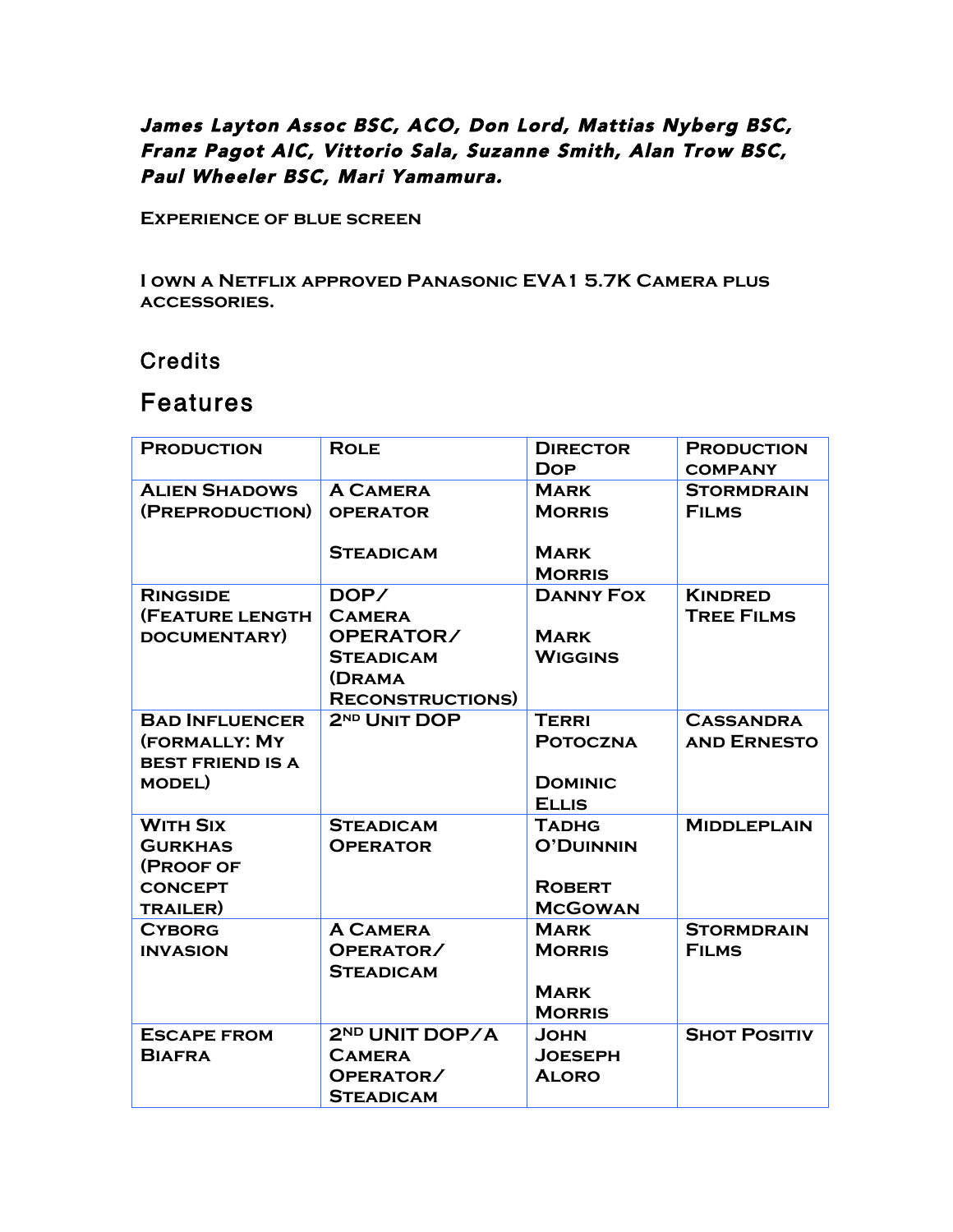|                   |                          | <b>SIVA</b>        |                     |
|-------------------|--------------------------|--------------------|---------------------|
|                   |                          | <b>SANHAKUMAR</b>  |                     |
| CHARLIE AND THE   |                          | <b>MO BANAJEE</b>  | <b>MAYA</b>         |
| <b>DREAM GIRL</b> | <b>ADDITIONAL</b>        |                    | <b>THEATRE</b>      |
|                   | <b>PHOTOGRAPHY</b>       | <b>MARK</b>        | <b>COMPANY</b>      |
|                   |                          | WIGGINS            |                     |
| <b>COVEN</b>      | 2 <sup>ND</sup> UNIT DOP | <b>JOHN MACKIE</b> | <b>FX TEAM</b>      |
|                   |                          |                    | <b>PRODUCTIONS</b>  |
|                   | <b>CAMERA OPERATOR</b>   | <b>FRANZ</b>       |                     |
|                   |                          | <b>PAGOT AIC</b>   |                     |
|                   |                          |                    |                     |
| <b>51 DEGREES</b> | <b>DAILY CAMERA</b>      | <b>GREG</b>        | <b>FILMS UNITED</b> |
| <b>NORTH</b>      | <b>OPERATOR</b>          | <b>RICHTER</b>     |                     |
|                   |                          |                    |                     |
|                   |                          | <b>JAMES</b>       |                     |
|                   |                          | KINSMAN            |                     |

#### **HETV (Series)**

| <b>PRODUCTION ROLE</b> |                             | DIRECTOR/DOP   PRODUCTION |                  |
|------------------------|-----------------------------|---------------------------|------------------|
|                        |                             |                           | <b>COMPANY</b>   |
| <b>SALLINGER</b>       | <b>DOP/CAMERA TOM YOUNG</b> |                           | <b>PAUL</b>      |
| (PROOF OF              | <b>OPERATOR</b>             |                           | <b>ALBERTSON</b> |
| <b>CONCEPT</b>         |                             | <b>MARK WIGGINS</b>       |                  |
| <b>SCENE FOR</b>       |                             |                           |                  |
| PITCH)                 |                             |                           |                  |

#### **Commercials**

| <b>PRODUCTION</b>                      | <b>ROLE</b>                                 | DIRECTOR/DOP                                           | <b>PRODUCTION</b><br><b>COMPANY</b>                 |
|----------------------------------------|---------------------------------------------|--------------------------------------------------------|-----------------------------------------------------|
| <b>PTSD</b><br><b>AWARENESS</b>        | DOP/CAMERA<br><b>OPERATOR</b>               | <b>SHONA</b><br><b>CHARLTON</b><br><b>MARK WIGGINS</b> | <b>HARMLESS</b><br><b>UK</b>                        |
| <b>ALZHEIMER'S</b><br><b>AWARENESS</b> | DOP/CAMERA<br>OPERATOR/<br><b>STEADICAM</b> | <b>ALICE</b><br><b>O'HANLON</b><br><b>MARK WIGGINS</b> | <b>KEELYKAT</b><br>LTD.                             |
| <b>RABBIT HOLE</b><br><b>CLOTHING</b>  | DOP/CAMERA<br><b>OPERATOR</b>               | <b>FAYE SYED</b><br><b>MARK WIGGINS</b>                | <b>ULTA PULTA</b><br><b>PICTURES</b>                |
| <b>H H HOSIERY</b>                     | DOP/CAMERA<br><b>OPERATOR</b>               | <b>PAUL FAHERTY</b><br><b>MARK WIGGINS</b>             | <b>PAUL</b><br><b>FAHERTY</b><br><b>PRODUCTIONS</b> |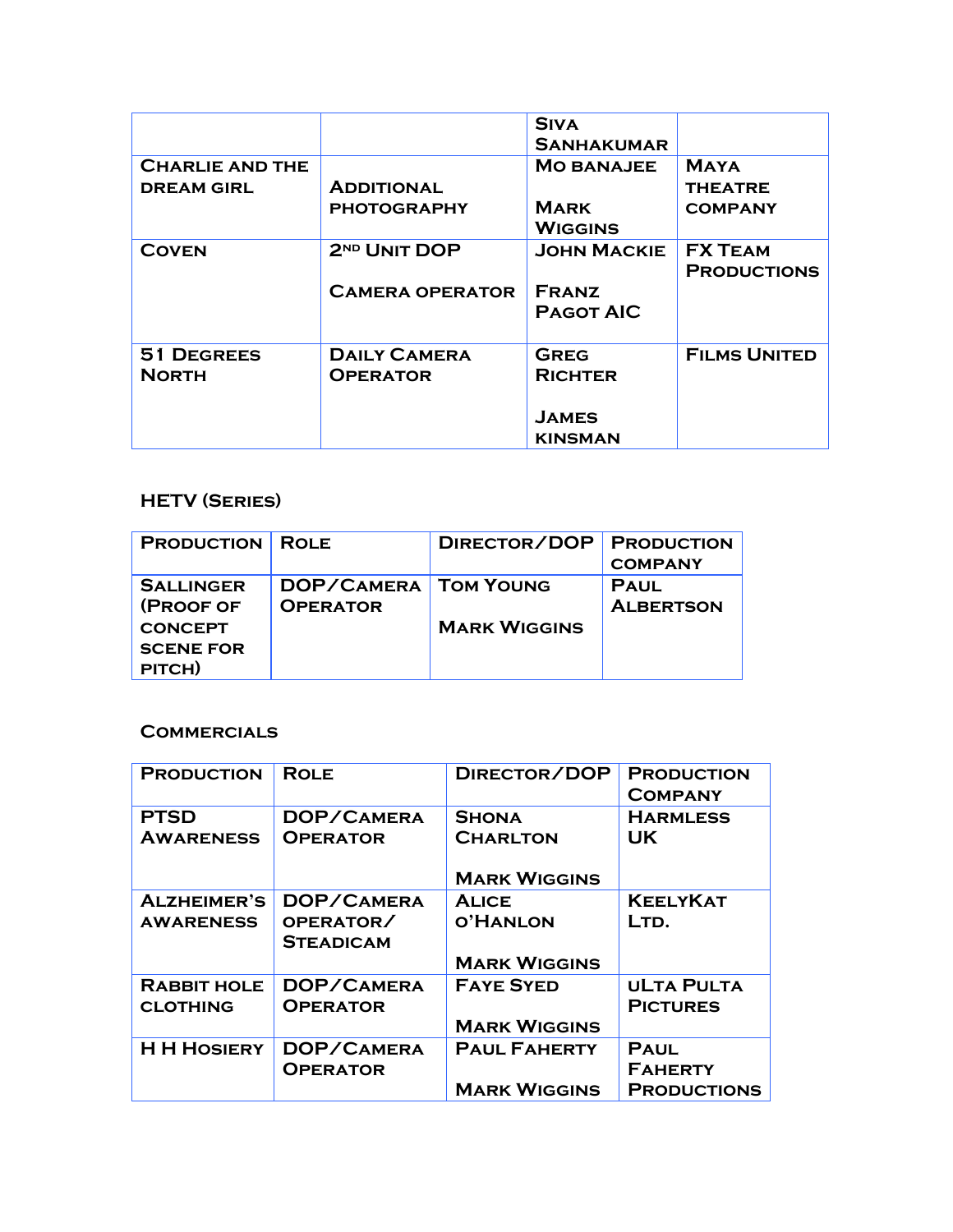| <b>EAHUCON</b>    | <b>DIRECTOR/DOP   MARK WIGGINS</b> |                     | <b>BNG MEDIA</b> |
|-------------------|------------------------------------|---------------------|------------------|
| <b>HAIR</b>       | <b>CAMERA</b>                      |                     |                  |
| <b>EXTENTIONS</b> | <b>OPERATOR</b>                    | <b>MARK WIGGINS</b> |                  |

#### **Promos**

| SONG/BAND                                                             | <b>ROLE</b>                                    | DIRECTOR/DOP                                                         | <b>PRODUCTION</b><br><b>COMPANY</b>                  |
|-----------------------------------------------------------------------|------------------------------------------------|----------------------------------------------------------------------|------------------------------------------------------|
| <b>UPTOWN FUNK</b><br><b>MASH</b><br>UP/ELECTRIC<br><b>SWING BAND</b> | <b>STEADICAM</b>                               | <b>HENRY</b><br>SMITH/LIAM<br><b>MORGAN</b>                          | <b>FLOATING</b><br><b>GOAT</b><br><b>PRODUCTIONS</b> |
| PLATFORM/THE<br><b>GINGER PRINCE</b>                                  | <b>DOP</b><br><b>CAMERA</b><br><b>OPERATOR</b> | <b>ED GROVES</b><br><b>MARK WIGGINS</b>                              | <b>ED GROVES</b><br><b>PRODUCTIONS</b>               |
| <b>SKIN AND BONES/</b><br><b>USE AS DIRECTED</b>                      | <b>DOP</b><br><b>CAMERA</b><br><b>OPERATOR</b> | <b>FAYE SYED</b><br><b>MARK WIGGINS</b>                              | <b>ULTA PULTA</b><br><b>PICTURES</b>                 |
| <b>DEEP END/BEN</b><br><b>MONTAGUE</b>                                | "B CAMERA"<br><b>OPERATOR</b>                  | <b>NOUR WAZZI</b><br><b>JAMES LAYTON</b><br>Assoc BSC,<br><b>ACO</b> | TRAVELLER/<br><b>PANACEA</b><br><b>PICTURES</b>      |
| UNFORGETTABLE/<br><b>NAT KING COLE</b>                                | DOP/CAMERA<br><b>OPERATOR</b>                  | <b>MARK WIGGINS</b><br><b>MARK WIGGINS</b>                           | <b>SCARE</b><br><b>PRODUCTIONS</b>                   |

#### **Documentaries**

| <b>PRODUCTION ROLE</b> |                                  | DIRECTOR/DOP PRODUCTION |                    |
|------------------------|----------------------------------|-------------------------|--------------------|
|                        |                                  |                         | <b>COMPANAY</b>    |
| A VOYAGE               | DIRECTOR/LIGHTING   MARK WIGGINS |                         | <b>SCARE</b>       |
| AROUND OUR CAMERAMAN   |                                  |                         | <b>PRODUCTIONS</b> |
| <b>MOTHER</b>          |                                  | <b>MARK WIGGINS</b>     |                    |

#### **Shorts (selected)**

| <b>PRODUCTION</b>   | <b>ROLE</b>     | DIRECTOR/DOP         | <b>PRODUCTION</b><br><b>COMPANY</b> |
|---------------------|-----------------|----------------------|-------------------------------------|
| <b>THE</b>          | DOP             | <b>SHONA</b>         | <b>SHONA</b>                        |
| <b>APPLICANT</b>    |                 | <b>CHARLTON</b>      | <b>CHARLTON</b>                     |
|                     |                 |                      | <b>PRODUCTIONS</b>                  |
|                     |                 | <b>MARK WIGGINS</b>  |                                     |
| <b>FUNERAL OF A</b> | <b>CAMERA</b>   | <b>RONIT MERANDA</b> | <b>GREAT SCOTT</b>                  |
| <b>MARRIAGE</b>     | <b>OPERATOR</b> |                      | <b>FILMS</b>                        |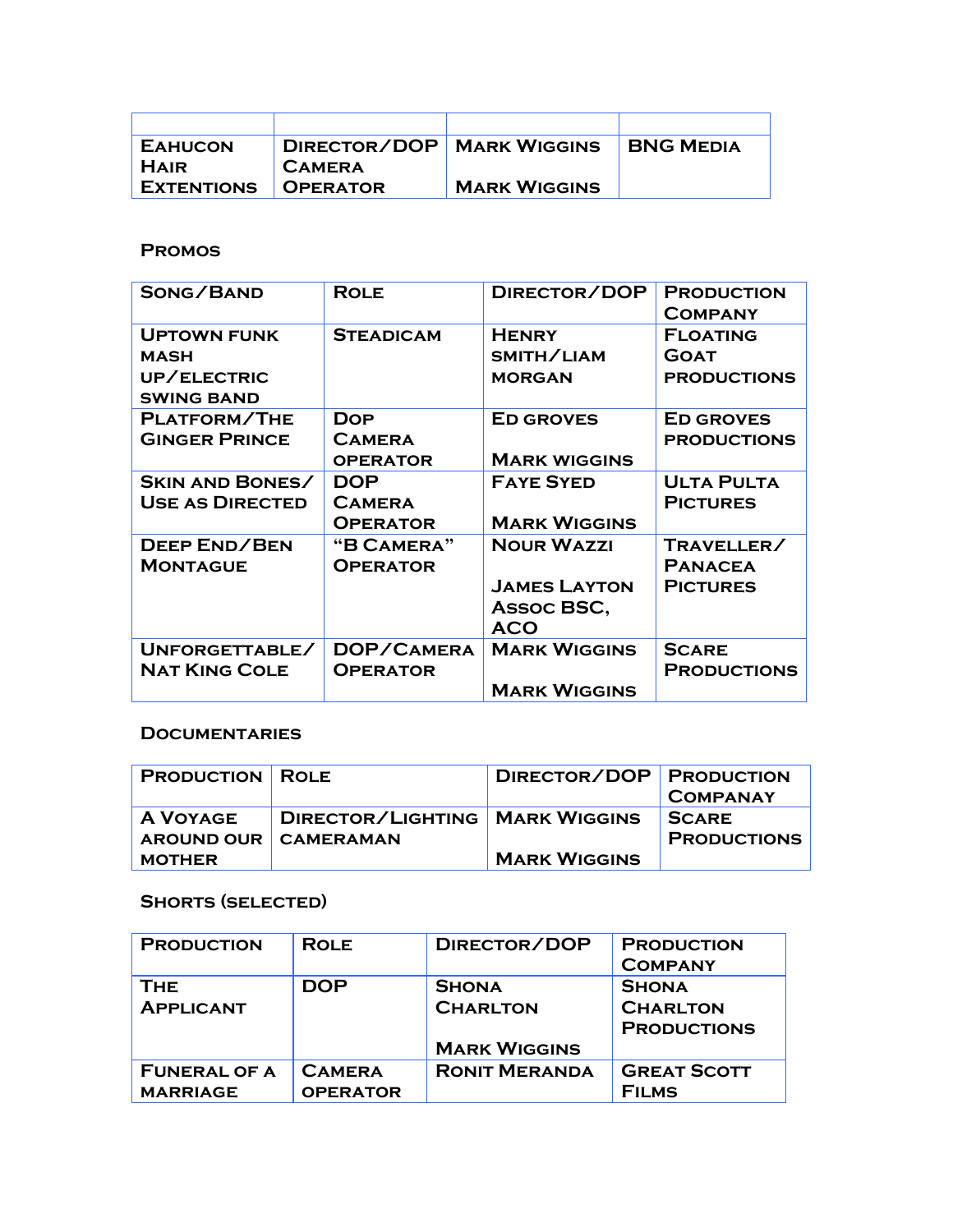| <b>COUNSELLOR</b>                   |                                  | <b>MARI YAMAMURA</b>                     |                                      |
|-------------------------------------|----------------------------------|------------------------------------------|--------------------------------------|
| <b>DAY 40</b>                       | <b>STEADICAM</b>                 | <b>PELAYO DE LARIO</b>                   | <b>GAFILMS</b>                       |
|                                     | <b>OPERATOR</b>                  |                                          |                                      |
|                                     |                                  | <b>MONIKA</b>                            |                                      |
|                                     |                                  | <b>JASTRZEBSKA</b>                       |                                      |
| <b>FINAL STARE</b>                  | <b>DOP</b>                       | <b>MICHAEL AYOUBI</b>                    | <b>AYOUBI</b>                        |
| (WINNER:                            | <b>CAMERA</b>                    |                                          | <b>PRODUCTIONS</b>                   |
| <b>GOLD AWARD</b>                   | <b>OPERATOR</b>                  | <b>MARK WIGGINS</b>                      |                                      |
| - BEST ACTION<br><b>LOS ANGELES</b> | <b>STEADICAM</b>                 |                                          |                                      |
| <b>MOTION</b>                       |                                  |                                          |                                      |
| <b>PICTURE</b>                      |                                  |                                          |                                      |
| <b>FESTIVAL)</b>                    |                                  |                                          |                                      |
| <b>THE ASSASSIN</b>                 | <b>DOP</b>                       | <b>ELLEN BROOKE-</b>                     | <b>EQSPOSURE</b>                     |
|                                     | <b>CAMERA</b>                    | <b>WILLIAMS</b>                          | <b>FILMS</b>                         |
|                                     | <b>OPERATOR</b>                  |                                          |                                      |
|                                     | <b>STEADICAM</b>                 | <b>MARK WIGGINS</b>                      |                                      |
| PASSWORD/                           | <b>CAMERA</b>                    | <b>JON DREVER</b>                        | <b>JOE WILKINSON</b>                 |
| <b>MAY I HAVE A</b>                 | <b>OPERATOR</b>                  |                                          | <b>SKETCHES</b>                      |
| <b>WORD.</b>                        |                                  | <b>MATTIAS NYBERG</b>                    |                                      |
|                                     | <b>STEADICAM</b>                 | <b>BSC</b>                               |                                      |
|                                     | <b>OPERATOR</b>                  |                                          |                                      |
| <b>SOUR MILK</b>                    | <b>STEADICAM</b>                 | <b>PAUL HOWARD</b>                       | <b>KINDFRAME</b>                     |
|                                     | <b>OPERATOR</b>                  |                                          | <b>PRODUCTIONS</b>                   |
|                                     |                                  | <b>SUZANNE SMITH</b><br><b>RUI PEDRO</b> |                                      |
| <b>INSANIUM</b>                     | <b>CAMERA</b><br><b>OPERATOR</b> | <b>SOUSE</b>                             | <b>STATION</b><br><b>PRODUCTIONS</b> |
|                                     |                                  |                                          |                                      |
|                                     |                                  | <b>VITTORIO SALA</b>                     |                                      |
| <b>HAPPY DAYS</b>                   | <b>CAMERA</b>                    | <b>ANDY HUI</b>                          | <b>YELLOW BIKE</b>                   |
|                                     | OPERATOR/                        |                                          | <b>MEDIA</b>                         |
|                                     | <b>STEADICAM</b>                 | <b>MARI YAMAMURA</b>                     |                                      |
| <b>SOPHIA</b>                       | <b>CAMERA</b>                    | <b>BARNABY</b>                           | <b>METFILM</b>                       |
|                                     | <b>OPERATOR</b>                  | <b>WEATHERALL</b>                        |                                      |
|                                     |                                  |                                          |                                      |
|                                     |                                  | <b>CAN YILDIZ</b>                        |                                      |
| LOVE AND                            | DOP/                             | <b>MARK DENHAM</b>                       | <b>SHOT POSITIV</b>                  |
| <b>WARHEADS</b>                     | <b>CAMERA</b>                    |                                          |                                      |
|                                     | <b>OPERATOR</b>                  | <b>MARK WIGGINS</b>                      |                                      |
| <b>TREE TALES</b>                   | DOP/<br><b>CAMERA</b>            | <b>JOHN RYDER</b>                        | <b>KEELYCAT</b>                      |
|                                     | <b>OPERATOR</b>                  | <b>MARK WIGGINS</b>                      |                                      |
| <b>ZOMBIE</b>                       | <b>CAMERA</b>                    | <b>RUI PEDRO SOUSE</b>                   | <b>STATION</b>                       |
|                                     | OPERATOR/                        |                                          | <b>PRODUCTIONS</b>                   |
|                                     |                                  | <b>VITTORIO SALA</b>                     |                                      |
|                                     | <b>STEADICAM</b>                 |                                          |                                      |
| <b>CONTROL</b>                      | <b>DOP</b>                       | <b>JUSTIN GURR</b>                       | JALLAS                               |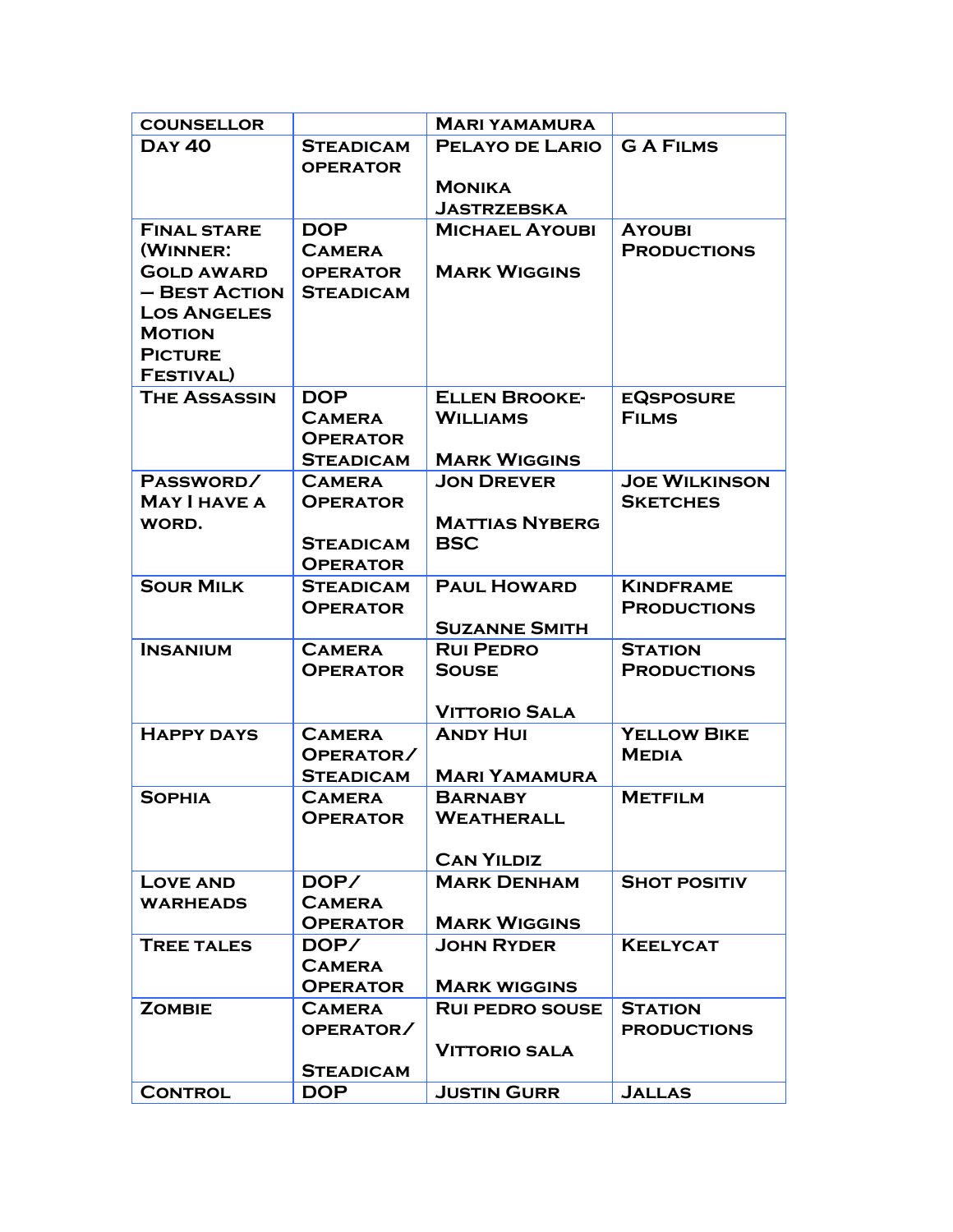|                                    | <b>CAMERA</b><br><b>OPERATOR</b> |                      | <b>PRODUCTIONS</b>                         |
|------------------------------------|----------------------------------|----------------------|--------------------------------------------|
| <b>Z-LIST</b>                      | <b>DOP</b>                       | <b>MARIANNA DEAN</b> | <b>UNFOLDING</b>                           |
|                                    | <b>CAMERA</b>                    |                      | <b>ENTERTAINMENT</b>                       |
|                                    | <b>OPERATOR</b>                  |                      |                                            |
| <b>NIGHTY NIGHT</b>                | <b>DOP</b>                       | <b>TSUBASA</b>       | <b>MET FILM</b>                            |
|                                    | <b>CAMERA</b>                    | <b>MURANO</b>        | <b>SCHOOL</b>                              |
|                                    | <b>OPERATOR</b>                  |                      |                                            |
|                                    |                                  | <b>MARK WIGGINS</b>  |                                            |
| <b>CONTAINMENT</b>                 | <b>CAMERA</b>                    | <b>ANTHONY</b>       | <b>ELDRITCH FILMS</b>                      |
|                                    | <b>OPERATOR</b>                  | <b>TATTERSAL</b>     |                                            |
|                                    |                                  |                      |                                            |
|                                    |                                  | <b>ALAN TROW BSC</b> |                                            |
| <b>SUPERSTITIOUS</b>               | <b>DOP</b>                       | <b>KIM BAILEY</b>    | <b>SCANNER</b>                             |
| <b>MINDS</b>                       | <b>CAMERA</b>                    |                      | <b>RHODES</b>                              |
|                                    | <b>OPERATOR</b>                  | <b>MARK WIGGINS</b>  | <b>PRODUCTIONS</b>                         |
| IF YOU GO                          | <b>GAFFER</b>                    | <b>ALAN DENMAN</b>   | <b>STINGING BULL</b><br><b>PRODUCTIONS</b> |
| <b>DOWN TO THE</b><br><b>WOODS</b> |                                  | <b>KOUTIBA AL-</b>   |                                            |
|                                    |                                  | <b>JANABI</b>        |                                            |
| <b>THE</b>                         | <b>DOP</b>                       | <b>WARREN</b>        | <b>ROOM 218</b>                            |
| <b>BASKETBALL</b>                  |                                  | <b>SPENCER</b>       | <b>PRODUCTIONS</b>                         |
| <b>KILLER</b>                      | <b>CAMERA</b>                    |                      |                                            |
|                                    | <b>OPERATOR</b>                  | <b>MARK WIGGINS</b>  |                                            |
| <b>THE GRAVE</b>                   | <b>DOP</b>                       | <b>CARRIE CUTLER</b> | <b>CUTLER FILMS</b>                        |
| <b>DIGGER</b>                      |                                  |                      |                                            |
|                                    | <b>CAMERA</b>                    | <b>MARK WIGGINS</b>  |                                            |
|                                    | <b>OPERATOR</b>                  |                      |                                            |
| <b>A PREGNANT</b>                  | <b>DOP</b>                       | <b>MARK WIGGINS</b>  | <b>NFTS</b>                                |
| <b>PAUSE</b>                       | <b>CAMERA</b>                    |                      |                                            |
|                                    | <b>OPERATOR</b>                  | <b>MARK WIGGINS</b>  |                                            |
| <b>THE MORNING</b>                 | <b>DOP</b>                       | <b>MARK WIGGINS</b>  | <b>GBCT LIGHTING</b>                       |
| <b>AFTER</b>                       |                                  |                      | <b>COURSE</b>                              |
|                                    |                                  | <b>MARK WIGGINS</b>  |                                            |
| <b>A CLICHED</b><br><b>HORROR</b>  | <b>DOP</b><br><b>CAMERA</b>      | <b>VARIOUS</b>       | <b>STREETLIGHT</b><br><b>FILMS</b>         |
|                                    | <b>OPERATOR</b>                  | <b>VARIOUS</b>       |                                            |
| <b>BLACKOUT</b>                    | <b>DOP</b>                       | <b>MARK WIGGINS</b>  | <b>SCARE</b>                               |
|                                    | <b>CAMERA</b>                    |                      | <b>PRODUCTIONS</b>                         |
|                                    | <b>OPERATOR</b>                  | <b>MARK WIGGINS</b>  |                                            |
| <b>A SWITCH IN</b>                 | <b>DOP</b>                       | <b>MARK WIGGINS</b>  | <b>SCARE</b>                               |
| <b>TIME</b>                        | <b>CAMERA</b>                    |                      | <b>PRODUCTIONS</b>                         |
|                                    | <b>OPERATOR</b>                  | <b>MARK WIGGINS</b>  |                                            |
| <b>SCARE!</b>                      | <b>DOP</b>                       | <b>MARK</b>          | <b>SCARE</b>                               |
|                                    | <b>CAMERA</b>                    | WIGGINS/FABBIO       | <b>PRODUCTIONS</b>                         |
|                                    | <b>OPERATOR</b>                  | Lozzi                |                                            |
|                                    |                                  |                      |                                            |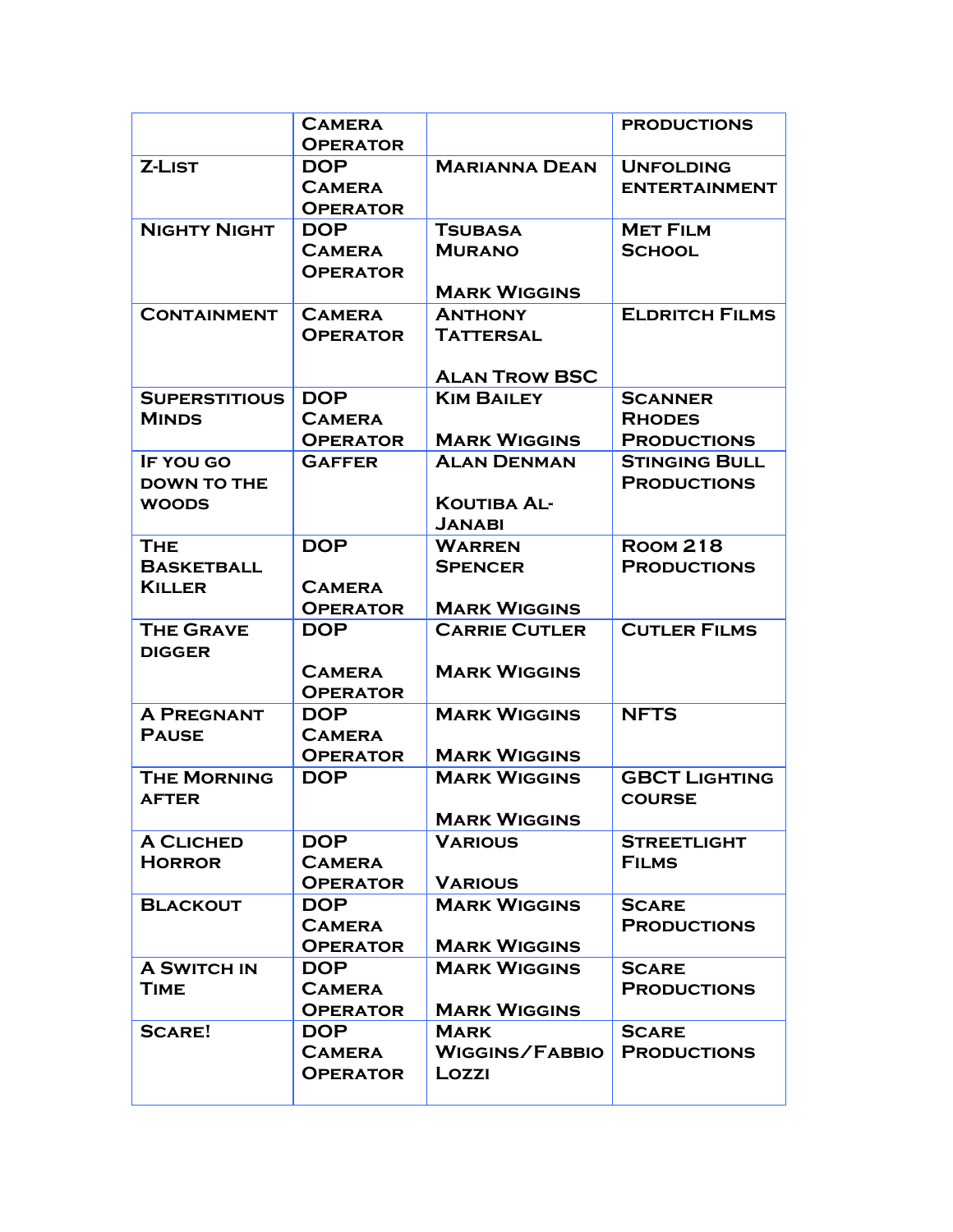|  | <b>MARK WIGGINS</b> |  |
|--|---------------------|--|

#### **Editing**

| <b>PRODUCTION</b>                            | <b>ROLE</b><br>TYPE                 | <b>DIRECTOR</b>                | <b>PRODUCTION</b><br><b>COMPANY</b>                     |
|----------------------------------------------|-------------------------------------|--------------------------------|---------------------------------------------------------|
| NELL'S 90TH<br><b>BIRTHDAY BASH</b>          | <b>EDITOR</b><br><b>EVENT</b>       | <b>MARK</b><br><b>WIGGINS</b>  | <b>SCARE</b><br><b>PRODUCTIONS</b>                      |
| <b>UNFORGETTABLE</b><br><b>NAT KING COLE</b> | <b>EDITOR</b><br><b>MUSIC VIDEO</b> | <b>MARK</b><br><b>WIGGINS</b>  | <b>SCARE</b><br><b>PRODUCTIONS</b>                      |
|                                              |                                     |                                |                                                         |
| SHAKESPEARE'S<br><b>FIRST THEATRE</b>        | <b>EDITOR</b><br><b>CORPORATE</b>   | <b>ANDY</b><br><b>CHOPPING</b> | <b>MUSEUM OF</b><br><b>LONDON</b><br><b>ARCHAEOLOGY</b> |
| <b>THE</b>                                   | <b>EDITOR</b>                       | <b>ANDY</b>                    | <b>MUSEUM OF</b>                                        |
| <b>PRITTLEWELL</b><br><b>PRINCE</b>          | <b>CORPORATE</b>                    | <b>CHOPPING</b>                | <b>LONDON</b><br><b>ARCHAEOLOGY</b>                     |
| <b>A VOYAGE</b>                              | <b>EDITOR</b>                       | <b>MARK</b>                    | <b>SCARE</b>                                            |
| <b>AROUND OUR</b>                            |                                     | <b>WIGGINS</b>                 | <b>PRODUCTIONS</b>                                      |
| <b>MOTHER</b>                                | <b>DOCUMENTARY</b>                  |                                |                                                         |

#### **Event**

| <b>PRODUCTION   ROLE</b>  |               | DIRECTOR/DOP PRODUCTION |                    |
|---------------------------|---------------|-------------------------|--------------------|
|                           |               |                         | <b>COMPANY</b>     |
| $NELL'S$ 90 <sup>TH</sup> | DIRECTOR/     | <b>MARK WIGGINS</b>     | <b>SCARE</b>       |
| <b>BIRTHDAY</b>           | <b>CAMERA</b> |                         | <b>PRODUCTIONS</b> |
| <b>BASH</b>               | <b>EDITOR</b> | <b>MARK WIGGINS</b>     |                    |

#### **Online**

| <b>PRODUCTION ROLE</b>                     |                                    | <b>DIRECTOR</b>              | <b>PRODUCTION</b><br><b>COMPANY</b>                                |
|--------------------------------------------|------------------------------------|------------------------------|--------------------------------------------------------------------|
| LAING<br><b>STEADICAM</b><br><b>REVIEW</b> | <b>STEADICAM</b><br><b>ADVISOR</b> | <b>ANDY</b><br><b>HARRIS</b> | <b>PERSONAL</b><br><b>VIEW</b><br><b>YOUTUBE</b><br><b>CHANNEL</b> |

### Focus Puller / Clapper Loader

Experience of working as a Focus Puller/  $1<sup>st</sup>$  AC and Clapper/loader/ $2<sup>nd</sup>$  AC with